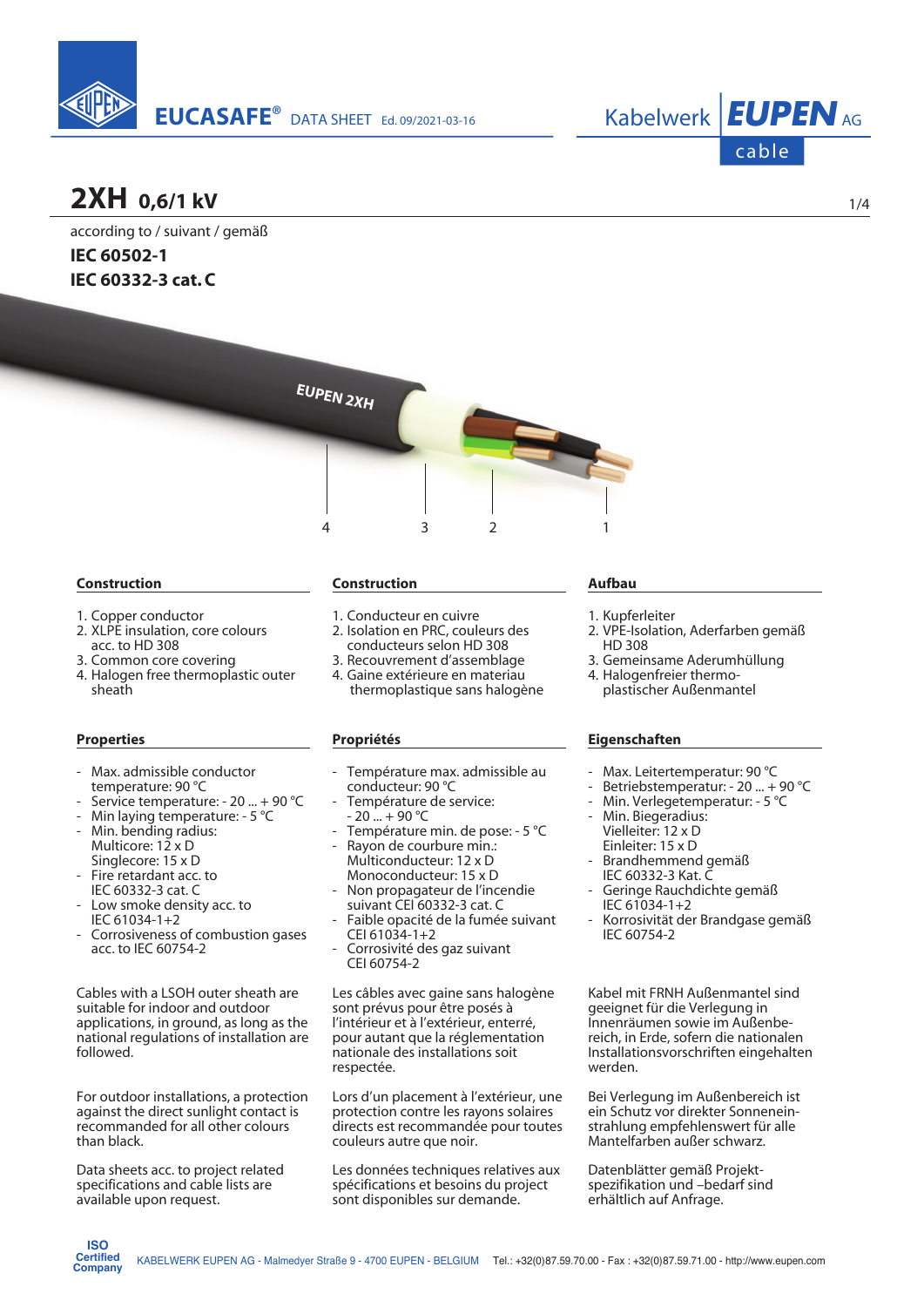

### **2XH** 0,6/1 kV

| Number of cores<br>Outer sheath<br>Insulation<br>Outer<br>Weight of<br>cable<br>and size<br>thickness<br>thickness<br>diameter<br>Nombre de<br>Diamètre<br>Poids du câble<br>Epaisseur<br>Epaisseur<br>d'isolement<br>conducteurs<br>de la gaine<br>extérieur<br>et section<br>extérieur<br>Außen-<br>Aderzahl<br>Wanddicke<br>Wanddicke<br>Kabelgewicht<br>durchmesser<br>der<br>des<br>und<br>Isolierhülle<br>Querschnitt<br>Außenmantels<br>mm <sup>2</sup><br>approx. kg/km<br>D approx. mm<br>mm<br>mm<br>$1x$ 4 RE<br>0,7<br>1,8<br>90<br>7,5<br>$1x$ 6 RM<br>0,7<br>1,8<br>8,5<br>120<br>9,0<br>1 x 10 RM<br>0,7<br>1,8<br>165<br>1 x 16 RM<br>0,7<br>10,0<br>225<br>1,8<br>0,9<br>1,8<br>11,5<br>330<br>1 x 25 RM<br>1 x 35 RM<br>12,5<br>0,9<br>1,8<br>430<br>1,0<br>1,8<br>14,0<br>555<br>1 x 50 RM<br>1,8<br>765<br>1 x 70 RM<br>1,1<br>16,0<br>1030<br>1 x 95 RM<br>1,1<br>1,8<br>17,5<br>1,2<br>1,8<br>19,5<br>1265<br>1 x 120 RM<br>1,8<br>1 x 150 RM<br>1,4<br>21,0<br>1545<br>1920<br>23,5<br>1 x 185 RM<br>1,6<br>1,8<br>1 x 240 RM<br>2465<br>1,7<br>1,8<br>26,0<br>1 x 300 RM<br>3065<br>1,8<br>1,8<br>28,5<br>1 x 400 RM<br>1,9<br>31,5<br>3955<br>2,0<br>1,5 RE<br>0,7<br>1,8<br>10,0<br>135<br>2x<br>2,5 RE<br>0,7<br>1,8<br>170<br>11,0<br>2x<br>4RE<br>0,7<br>215<br>1,8<br>11,5<br>2x<br>6RM<br>13,5<br>295<br>0,7<br>1,8<br>2x<br>2 x 10 RM<br>405<br>0,7<br>1,8<br>16,0<br>2 x 16 RM<br>580<br>0,7<br>1,8<br>17,0<br>2 x 25 RM<br>850<br>1,8<br>20,5<br>0,9 |
|----------------------------------------------------------------------------------------------------------------------------------------------------------------------------------------------------------------------------------------------------------------------------------------------------------------------------------------------------------------------------------------------------------------------------------------------------------------------------------------------------------------------------------------------------------------------------------------------------------------------------------------------------------------------------------------------------------------------------------------------------------------------------------------------------------------------------------------------------------------------------------------------------------------------------------------------------------------------------------------------------------------------------------------------------------------------------------------------------------------------------------------------------------------------------------------------------------------------------------------------------------------------------------------------------------------------------------------------------------------------------------------------------------------------------------------------------------------------------------------|
|                                                                                                                                                                                                                                                                                                                                                                                                                                                                                                                                                                                                                                                                                                                                                                                                                                                                                                                                                                                                                                                                                                                                                                                                                                                                                                                                                                                                                                                                                        |
|                                                                                                                                                                                                                                                                                                                                                                                                                                                                                                                                                                                                                                                                                                                                                                                                                                                                                                                                                                                                                                                                                                                                                                                                                                                                                                                                                                                                                                                                                        |
|                                                                                                                                                                                                                                                                                                                                                                                                                                                                                                                                                                                                                                                                                                                                                                                                                                                                                                                                                                                                                                                                                                                                                                                                                                                                                                                                                                                                                                                                                        |
|                                                                                                                                                                                                                                                                                                                                                                                                                                                                                                                                                                                                                                                                                                                                                                                                                                                                                                                                                                                                                                                                                                                                                                                                                                                                                                                                                                                                                                                                                        |
|                                                                                                                                                                                                                                                                                                                                                                                                                                                                                                                                                                                                                                                                                                                                                                                                                                                                                                                                                                                                                                                                                                                                                                                                                                                                                                                                                                                                                                                                                        |
|                                                                                                                                                                                                                                                                                                                                                                                                                                                                                                                                                                                                                                                                                                                                                                                                                                                                                                                                                                                                                                                                                                                                                                                                                                                                                                                                                                                                                                                                                        |
|                                                                                                                                                                                                                                                                                                                                                                                                                                                                                                                                                                                                                                                                                                                                                                                                                                                                                                                                                                                                                                                                                                                                                                                                                                                                                                                                                                                                                                                                                        |
|                                                                                                                                                                                                                                                                                                                                                                                                                                                                                                                                                                                                                                                                                                                                                                                                                                                                                                                                                                                                                                                                                                                                                                                                                                                                                                                                                                                                                                                                                        |
|                                                                                                                                                                                                                                                                                                                                                                                                                                                                                                                                                                                                                                                                                                                                                                                                                                                                                                                                                                                                                                                                                                                                                                                                                                                                                                                                                                                                                                                                                        |
|                                                                                                                                                                                                                                                                                                                                                                                                                                                                                                                                                                                                                                                                                                                                                                                                                                                                                                                                                                                                                                                                                                                                                                                                                                                                                                                                                                                                                                                                                        |
|                                                                                                                                                                                                                                                                                                                                                                                                                                                                                                                                                                                                                                                                                                                                                                                                                                                                                                                                                                                                                                                                                                                                                                                                                                                                                                                                                                                                                                                                                        |
|                                                                                                                                                                                                                                                                                                                                                                                                                                                                                                                                                                                                                                                                                                                                                                                                                                                                                                                                                                                                                                                                                                                                                                                                                                                                                                                                                                                                                                                                                        |
|                                                                                                                                                                                                                                                                                                                                                                                                                                                                                                                                                                                                                                                                                                                                                                                                                                                                                                                                                                                                                                                                                                                                                                                                                                                                                                                                                                                                                                                                                        |
|                                                                                                                                                                                                                                                                                                                                                                                                                                                                                                                                                                                                                                                                                                                                                                                                                                                                                                                                                                                                                                                                                                                                                                                                                                                                                                                                                                                                                                                                                        |
|                                                                                                                                                                                                                                                                                                                                                                                                                                                                                                                                                                                                                                                                                                                                                                                                                                                                                                                                                                                                                                                                                                                                                                                                                                                                                                                                                                                                                                                                                        |
|                                                                                                                                                                                                                                                                                                                                                                                                                                                                                                                                                                                                                                                                                                                                                                                                                                                                                                                                                                                                                                                                                                                                                                                                                                                                                                                                                                                                                                                                                        |
|                                                                                                                                                                                                                                                                                                                                                                                                                                                                                                                                                                                                                                                                                                                                                                                                                                                                                                                                                                                                                                                                                                                                                                                                                                                                                                                                                                                                                                                                                        |
|                                                                                                                                                                                                                                                                                                                                                                                                                                                                                                                                                                                                                                                                                                                                                                                                                                                                                                                                                                                                                                                                                                                                                                                                                                                                                                                                                                                                                                                                                        |
|                                                                                                                                                                                                                                                                                                                                                                                                                                                                                                                                                                                                                                                                                                                                                                                                                                                                                                                                                                                                                                                                                                                                                                                                                                                                                                                                                                                                                                                                                        |
|                                                                                                                                                                                                                                                                                                                                                                                                                                                                                                                                                                                                                                                                                                                                                                                                                                                                                                                                                                                                                                                                                                                                                                                                                                                                                                                                                                                                                                                                                        |
|                                                                                                                                                                                                                                                                                                                                                                                                                                                                                                                                                                                                                                                                                                                                                                                                                                                                                                                                                                                                                                                                                                                                                                                                                                                                                                                                                                                                                                                                                        |
|                                                                                                                                                                                                                                                                                                                                                                                                                                                                                                                                                                                                                                                                                                                                                                                                                                                                                                                                                                                                                                                                                                                                                                                                                                                                                                                                                                                                                                                                                        |
|                                                                                                                                                                                                                                                                                                                                                                                                                                                                                                                                                                                                                                                                                                                                                                                                                                                                                                                                                                                                                                                                                                                                                                                                                                                                                                                                                                                                                                                                                        |
|                                                                                                                                                                                                                                                                                                                                                                                                                                                                                                                                                                                                                                                                                                                                                                                                                                                                                                                                                                                                                                                                                                                                                                                                                                                                                                                                                                                                                                                                                        |
|                                                                                                                                                                                                                                                                                                                                                                                                                                                                                                                                                                                                                                                                                                                                                                                                                                                                                                                                                                                                                                                                                                                                                                                                                                                                                                                                                                                                                                                                                        |
|                                                                                                                                                                                                                                                                                                                                                                                                                                                                                                                                                                                                                                                                                                                                                                                                                                                                                                                                                                                                                                                                                                                                                                                                                                                                                                                                                                                                                                                                                        |
|                                                                                                                                                                                                                                                                                                                                                                                                                                                                                                                                                                                                                                                                                                                                                                                                                                                                                                                                                                                                                                                                                                                                                                                                                                                                                                                                                                                                                                                                                        |
| 1,5 RE<br>0,7<br>1,8<br>10,5<br>155<br>3x                                                                                                                                                                                                                                                                                                                                                                                                                                                                                                                                                                                                                                                                                                                                                                                                                                                                                                                                                                                                                                                                                                                                                                                                                                                                                                                                                                                                                                              |
| 2,5 RE<br>0,7<br>1,8<br>11,5<br>3x<br>195                                                                                                                                                                                                                                                                                                                                                                                                                                                                                                                                                                                                                                                                                                                                                                                                                                                                                                                                                                                                                                                                                                                                                                                                                                                                                                                                                                                                                                              |
| 4RE<br>255<br>0,7<br>1,8<br>12,5<br>3x                                                                                                                                                                                                                                                                                                                                                                                                                                                                                                                                                                                                                                                                                                                                                                                                                                                                                                                                                                                                                                                                                                                                                                                                                                                                                                                                                                                                                                                 |
| 6RM<br>0,7<br>1,8<br>14,0<br>355<br>3x                                                                                                                                                                                                                                                                                                                                                                                                                                                                                                                                                                                                                                                                                                                                                                                                                                                                                                                                                                                                                                                                                                                                                                                                                                                                                                                                                                                                                                                 |
| 500<br>3 x 10 RM<br>0,7<br>1,8<br>15,5                                                                                                                                                                                                                                                                                                                                                                                                                                                                                                                                                                                                                                                                                                                                                                                                                                                                                                                                                                                                                                                                                                                                                                                                                                                                                                                                                                                                                                                 |
| 0,7<br>1,8<br>730<br>3 x 16 RM<br>18,0                                                                                                                                                                                                                                                                                                                                                                                                                                                                                                                                                                                                                                                                                                                                                                                                                                                                                                                                                                                                                                                                                                                                                                                                                                                                                                                                                                                                                                                 |
| 1080<br>0,9<br>1,8<br>21,5<br>3 x 25 RM                                                                                                                                                                                                                                                                                                                                                                                                                                                                                                                                                                                                                                                                                                                                                                                                                                                                                                                                                                                                                                                                                                                                                                                                                                                                                                                                                                                                                                                |
| 3 x 35 RM<br>1430<br>0,9<br>1,8<br>24,0                                                                                                                                                                                                                                                                                                                                                                                                                                                                                                                                                                                                                                                                                                                                                                                                                                                                                                                                                                                                                                                                                                                                                                                                                                                                                                                                                                                                                                                |
| 1800<br>3 x 50 SM<br>1,0<br>1,8<br>26,0                                                                                                                                                                                                                                                                                                                                                                                                                                                                                                                                                                                                                                                                                                                                                                                                                                                                                                                                                                                                                                                                                                                                                                                                                                                                                                                                                                                                                                                |
| 2440<br>3 x 70 SM<br>1,1<br>1,9<br>29,5                                                                                                                                                                                                                                                                                                                                                                                                                                                                                                                                                                                                                                                                                                                                                                                                                                                                                                                                                                                                                                                                                                                                                                                                                                                                                                                                                                                                                                                |
| 2,0<br>33,0<br>3270<br>3 x 95 SM<br>1,1                                                                                                                                                                                                                                                                                                                                                                                                                                                                                                                                                                                                                                                                                                                                                                                                                                                                                                                                                                                                                                                                                                                                                                                                                                                                                                                                                                                                                                                |
| 3955<br>1,2<br>2,1<br>36,0<br>3 x 120 SM                                                                                                                                                                                                                                                                                                                                                                                                                                                                                                                                                                                                                                                                                                                                                                                                                                                                                                                                                                                                                                                                                                                                                                                                                                                                                                                                                                                                                                               |
| 2,3<br>5050<br>1,4<br>40,5<br>3 x 150 SM                                                                                                                                                                                                                                                                                                                                                                                                                                                                                                                                                                                                                                                                                                                                                                                                                                                                                                                                                                                                                                                                                                                                                                                                                                                                                                                                                                                                                                               |
| 44,5<br>3 x 185 SM<br>1,6<br>2,4<br>6210                                                                                                                                                                                                                                                                                                                                                                                                                                                                                                                                                                                                                                                                                                                                                                                                                                                                                                                                                                                                                                                                                                                                                                                                                                                                                                                                                                                                                                               |
| 51,0<br>8125<br>3 x 240 SM<br>1,7<br>2,6                                                                                                                                                                                                                                                                                                                                                                                                                                                                                                                                                                                                                                                                                                                                                                                                                                                                                                                                                                                                                                                                                                                                                                                                                                                                                                                                                                                                                                               |
| 9970<br>3 x 300 SM<br>2,8<br>55,5<br>1,8                                                                                                                                                                                                                                                                                                                                                                                                                                                                                                                                                                                                                                                                                                                                                                                                                                                                                                                                                                                                                                                                                                                                                                                                                                                                                                                                                                                                                                               |

cable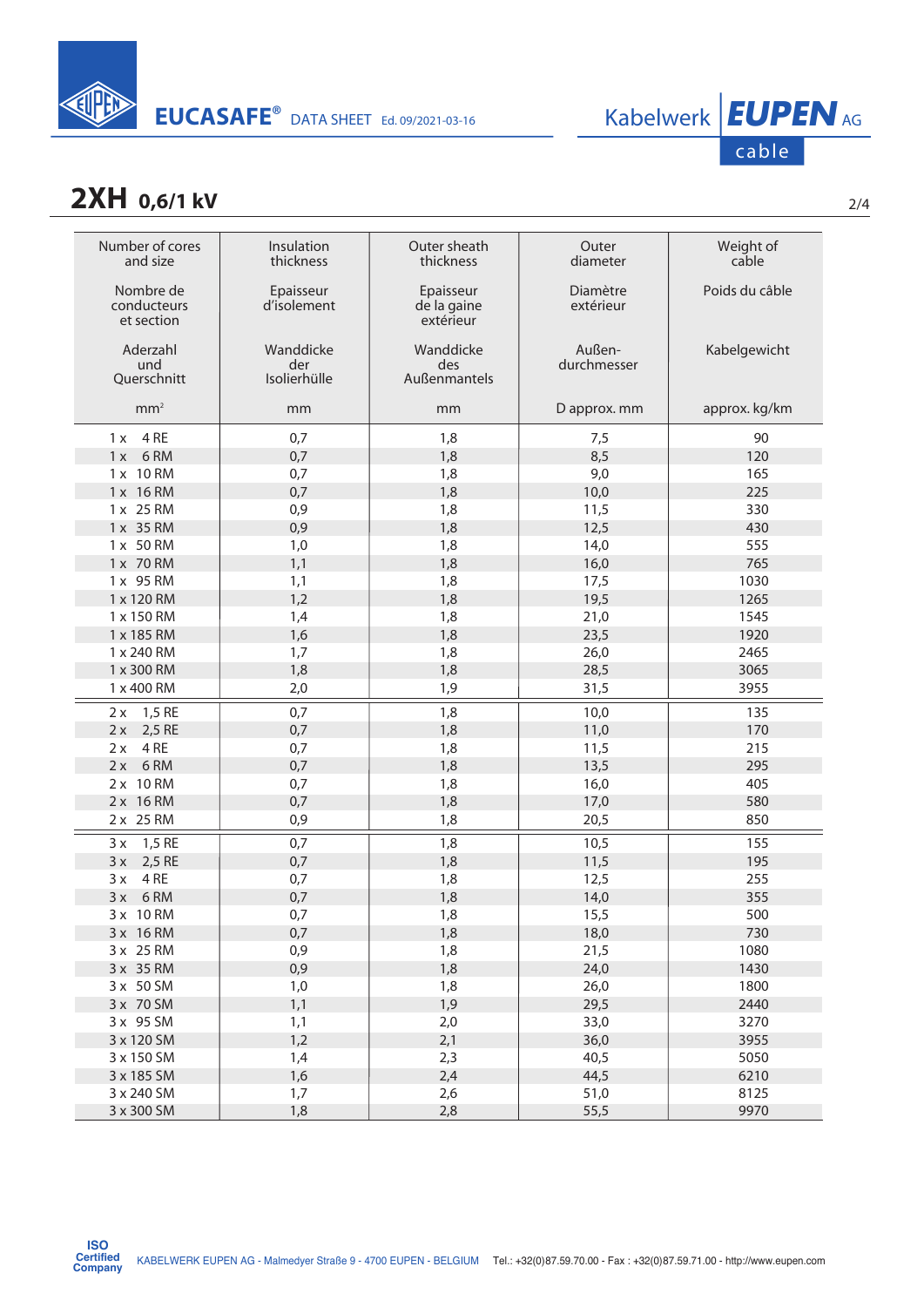

# cable

### **2XH 0,6/1 kV** 3/4

| Number of cores<br>and size            | Insulation<br>thickness          | Outer sheath<br>thickness             | Outer<br>diameter     | Weight of<br>cable |
|----------------------------------------|----------------------------------|---------------------------------------|-----------------------|--------------------|
| Nombre de<br>conducteurs<br>et section | Epaisseur<br>d'isolement         | Epaisseur<br>de la gaine<br>extérieur | Diamètre<br>extérieur | Poids du câble     |
| Aderzahl<br>und<br>Querschnitt         | Wanddicke<br>der<br>Isolierhülle | Wanddicke<br>des<br>Außenmantels      | Außen-<br>durchmesser | Kabelgewicht       |
| mm <sup>2</sup>                        | mm                               | mm                                    | D approx. mm          | approx. kg/km      |
| 3 x 25 RM/ 16 RM                       | 0,9/0,7                          | 1,8                                   | 22,5                  | 1245               |
| 3 x 35 RM/ 16 RM                       | 0,9/0,7                          | 1,8                                   | 25,0                  | 1585               |
| 3 x 50 SM/ 25 RM                       | 1,0/0,9                          | 1,8                                   | 28,5                  | 1900               |
| 3 x 70 SM/ 35 RM                       | 1,1/0,9                          | 1,9                                   | 31,5                  | 2640               |
| 3 x 95 SM/ 50 RM                       | 1, 1/1, 0                        | 2,1                                   | 36,0                  | 3585               |
| 3 x 120 SM/ 70 RM                      | 1,2/1,1                          | 2,2                                   | 40,0                  | 4515               |
| 3 x 150 SM/ 70 RM                      | 1,4/1,1                          | 2,3                                   | 44,5                  | 5400               |
| 3 x 185 SM/ 95 RM                      | 1,6/1,1                          | 2,5                                   | 49,5                  | 6860               |
| 3 x 240 SM/120 RM                      | 1,7/1,2                          | 2,7                                   | 57,0                  | 8850               |
| 3 x 300 SM/150 RM                      | 1,8/1,4                          | 2,9                                   | 64,0                  | 10990              |
| 1,5 RE<br>4x                           | 0,7                              | 1,8                                   | 11,0                  | 180                |
| 2,5 RE<br>4x                           | 0,7                              | 1,8                                   | 12,0                  | 231                |
| 4 RE<br>4x                             | 0,7                              | 1,8                                   | 13,0                  | 305                |
| $4x$ 6 RM                              | 0,7                              | 1,8                                   | 15,5                  | 426                |
| 4 x 10 RM                              | 0,7                              | 1,8                                   | 17,0                  | 615                |
| 4 x 16 RM                              | 0,7                              | 1,8                                   | 19,5                  | 905                |
| 4 x 25 RM                              | 0,9                              | 1,8                                   | 23,5                  | 1360               |
| 4 x 35 RM                              | 0,9                              | 1,8                                   | 26,5                  | 1800               |
| 4 x 50 SM                              | 1,0                              | 1,9                                   | 29,5                  | 2370               |
| 4 x 70 SM                              | 1,1                              | 2,0                                   | 33,0                  | 3195               |
| 4 x 95 SM                              | 1,1                              | 2,1                                   | 37,5                  | 4330               |
| 4 x 120 SM                             | 1,2                              | 2,3                                   | 41,5                  | 5360               |
| 4 x 150 SM                             | 1,4                              | 2,4                                   | 46,5                  | 6630               |
| 4 x 185 SM                             | 1,6                              | 2,6                                   | 51,5                  | 8270               |
| 4 x 240 SM                             | 1,7                              | 2,8                                   | 58,5                  | 10805              |
| 4 x 300 SM                             | 1,8                              | 3,0                                   | 65,5                  | 13550              |
| 5 x 1,5 RE                             | 0,7                              | 1,8                                   | 12,0                  | 210                |
| 5 x 2,5 RE                             | 0,7                              | 1,8                                   | 13,0                  | 275                |
| $5x$ 4RE                               | 0,7                              | 1,8                                   | 14,5                  | 365                |
| $5x$ 6 RM                              | 0,7                              | 1,8                                   | 16,5                  | 520                |
| 5 x 10 RM                              | 0,7                              | 1,8                                   | 18,5                  | 750                |
| 5 x 16 RM                              | 0,7                              | 1,8                                   | 21,5                  | 1105               |
| 5 x 25 RM                              | 0,9                              | 1,8                                   | 26,0                  | 1670               |
| 5 x 35 RM                              | 0,9                              | 1,8                                   | 29,0                  | 2220               |

Toutes les informations fournies sont données à titre indicatif et ne sont pas contractuelles et peuvent être sujettes à des modifications sans préavis.

Alle Angaben sind nur Richtwerte und unverbindlich und können ohne vorherige Ankündigung geändert werden.